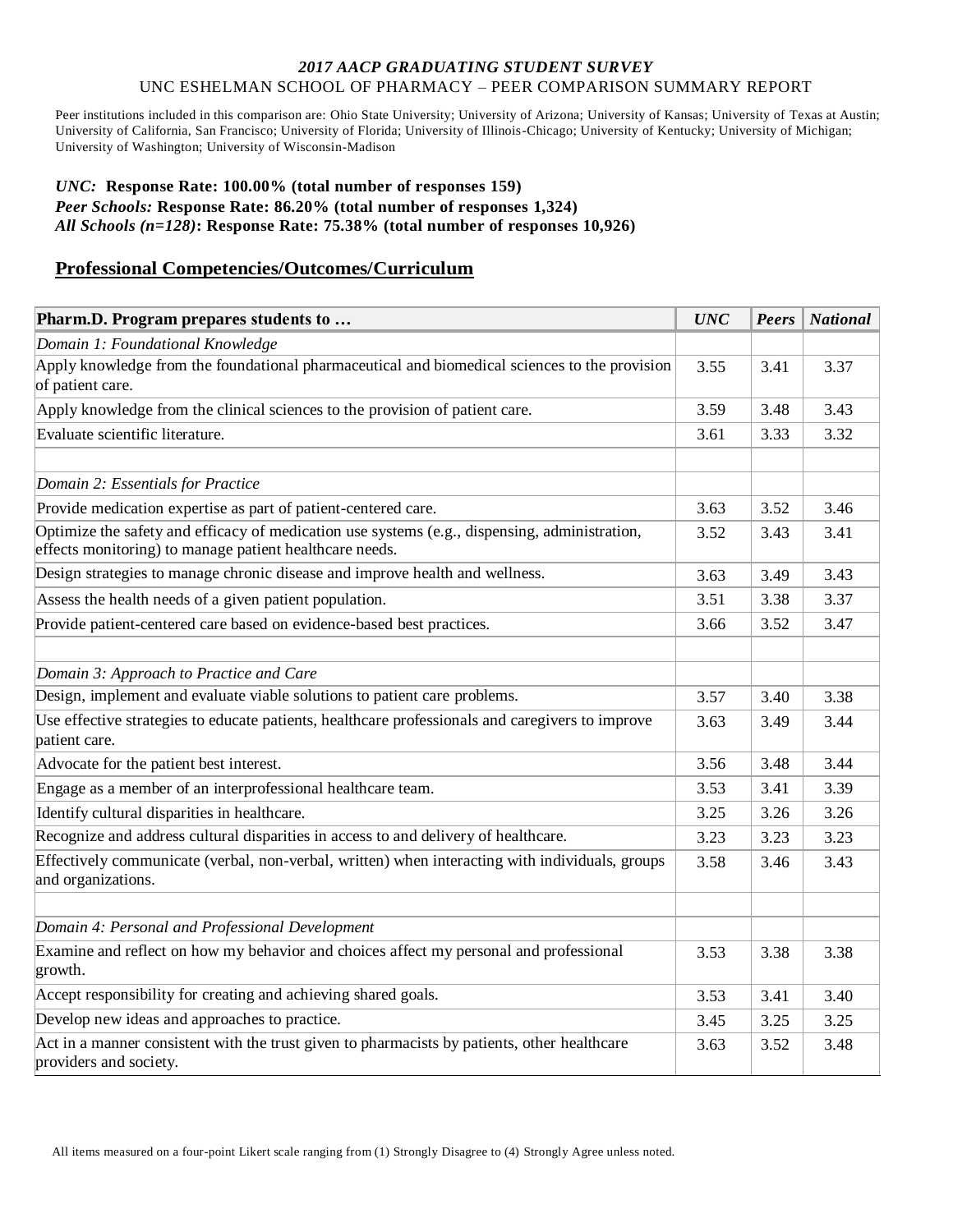# **Doctor of Pharmacy Curriculum**

|                                                                                                                                                                  | <i>UNC</i> |      | <b>Peers</b> National |
|------------------------------------------------------------------------------------------------------------------------------------------------------------------|------------|------|-----------------------|
| I developed the skills needed to prepare me for continuous professional development and self-<br>directed life-long learning.                                    | 3.56       | 3.49 | 3.45                  |
| I was provided opportunities to engage in active learning (e.g., laboratories, recitations, student<br>portfolios, problem-based learning, in-class activities). | 3.67       | 3.51 | 3.47                  |
| Elective didactic courses permitted exploration of and/or advanced study in areas of professional<br>interest.                                                   | 3.60       | 3.37 | 3.33                  |

## **Pharmacy Practice Experiences**

|                                                                                                                                                                                                               | <b>UNC</b> | Peers | <b>National</b> |
|---------------------------------------------------------------------------------------------------------------------------------------------------------------------------------------------------------------|------------|-------|-----------------|
| My introductory pharmacy practice experiences were valuable in helping me to prepare for my<br>advanced pharmacy practice experiences.                                                                        |            | 3.00  | 3.08            |
| My introductory pharmacy practice experiences permitted my involvement in direct patient care<br>responsibilities in both community and institutional settings.                                               |            | 3.03  | 3.09            |
| My introductory pharmacy practice experiences were of high quality.                                                                                                                                           | 3.08       | 2.96  | 3.02            |
| In the community pharmacy setting, I was able to engage in direct patient care.                                                                                                                               | 3.50       | 3.53  | 3.44            |
| In the ambulatory care setting, I was able to engage in direct patient care.                                                                                                                                  | 3.74       | 3.62  | 3.57            |
| In the hospital or health-system pharmacy setting, I was able to engage in direct patient care.                                                                                                               | 3.59       | 3.37  | 3.39            |
| In the inpatient/acute care setting, I was able to engage in direct patient care.                                                                                                                             |            | 3.51  | 3.47            |
| The need for continuity of care (e.g., acute, chronic and wellness promoting patient care services)<br>in outpatient and inpatient settings was emphasized in the advanced pharmacy practice<br>experiences.  |            | 3.46  | 3.44            |
| The variety of the available advanced pharmacy practice experience electives met my needs as a<br>student.                                                                                                    |            | 3.40  | 3.36            |
| I was academically prepared to enter my advanced pharmacy practice experiences.                                                                                                                               |            | 3.34  | 3.31            |
| My advanced pharmacy practice experiences were of high quality.                                                                                                                                               |            | 3.44  | 3.39            |
| My pharmacy practice experiences allowed me to have direct interaction with diverse patient<br>populations (e.g., age, gender, socioeconomic, ethnic and/or cultural background, disease states,<br>$etc.$ ). |            | 3.54  | 3.51            |
| My pharmacy practice experiences allowed me to collaborate with other health care<br>professionals.                                                                                                           | 3.66       | 3.51  | 3.51            |

## **Student Services**

|                                                                                                                                                                    | <i>UNC</i> |      | <b>Peers</b>   National |
|--------------------------------------------------------------------------------------------------------------------------------------------------------------------|------------|------|-------------------------|
| College/school provided access to academic advising.                                                                                                               | 3.24       | 2.93 | 3.09                    |
| College/school provided access to guidance on career planning.                                                                                                     |            | 2.84 | 2.83                    |
| College/school provided access to accommodation services as defined by the Americans with<br>Disabilities Act (ADA).                                               |            | 2.03 | 2.22                    |
| College/school provided access to financial aid advising.                                                                                                          |            | 2.68 | 2.80                    |
| College/school provided access to student health and wellness services (e.g., immunizations,<br>counseling services, campus pharmacy, primary care clinics, etc.). | 3.46       | 3.11 | 3.12                    |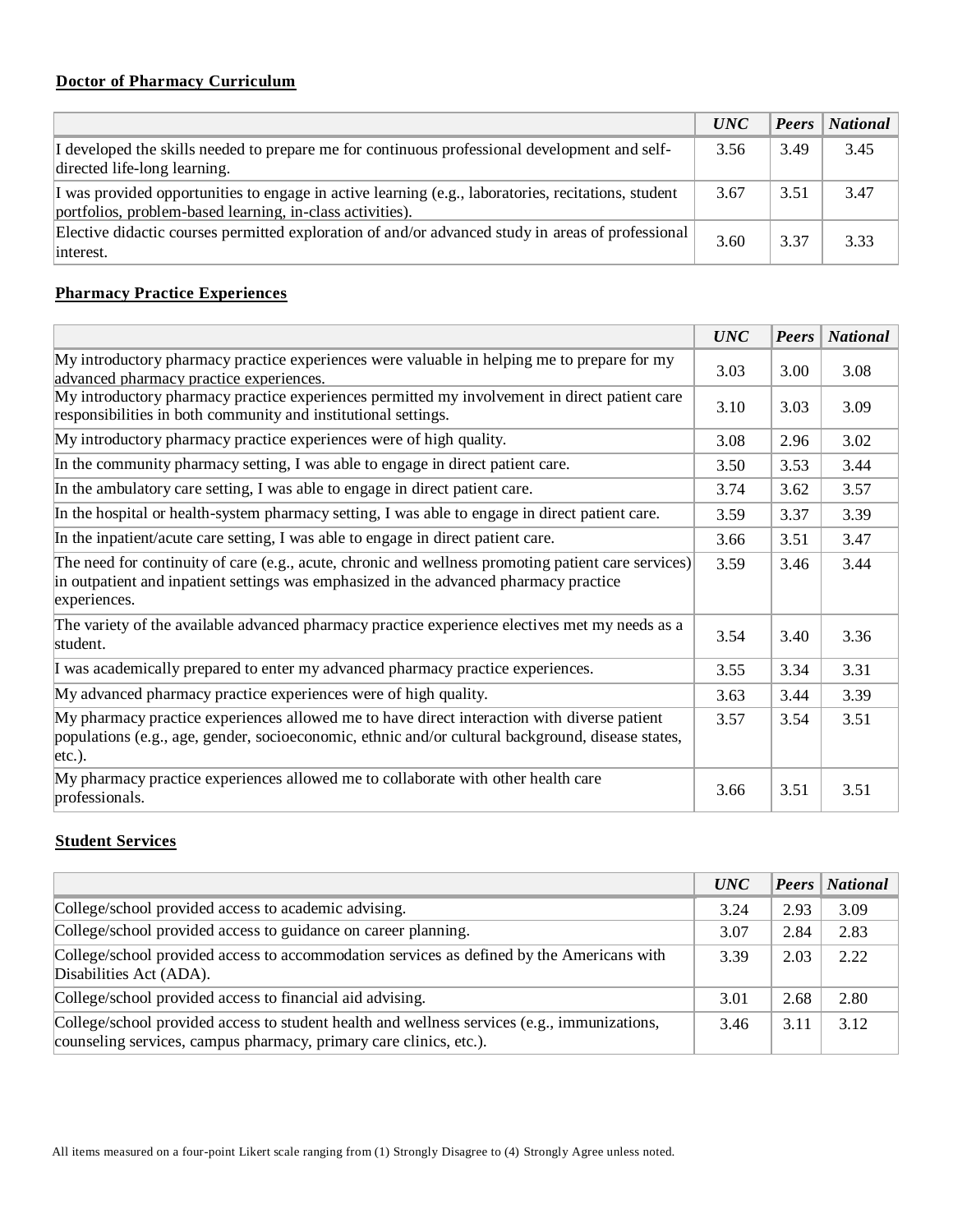### **Student Experience**

|                                                                                                                                                               | <b>UNC</b> | Peers | <i>National</i> |
|---------------------------------------------------------------------------------------------------------------------------------------------------------------|------------|-------|-----------------|
| The college/school of pharmacy provided timely information about news, events and important<br>matters within the college/school of pharmacy.                 | 3.45       | 3.22  | 3.20            |
| Information was made available to me about additional educational opportunities $(e.g.,)$<br>residencies, fellowships, graduate school).                      | 3.48       | 3.32  | 3.27            |
| The college/school's administration responded to problems and issues of concern to the student<br>body.                                                       | 3.29       | 3.09  | 3.01            |
| I was aware of the process for raising issues with the college/school administration.                                                                         | 3.15       | 3.03  | 3.00            |
| I was aware that student representatives served on college/school committees with responsibility<br>for curriculum and other matters.                         | 3.35       | 3.34  | 3.27            |
| The college/school of pharmacy was welcoming to students with diverse backgrounds.                                                                            | 3.50       | 3.38  | 3.37            |
| I know how to utilize college/school policies dealing with harassment and discrimination.                                                                     |            | 3.02  | 3.00            |
| The college/school of pharmacy had processes to communicate student perspectives to the<br>faculty or administration.                                         |            | 3.24  | 3.16            |
| Faculty, administrators and staff served as positive role models for students.                                                                                |            | 3.33  | 3.28            |
| Preceptors modeled professional attributes and behaviors.                                                                                                     |            | 3.40  | 3.37            |
| Preceptors provided me with individualized instruction, guidance and evaluation.                                                                              |            | 3.39  | 3.38            |
| I was aware of expected behaviors with respect to professional and academic conduct.                                                                          | 3.66       | 3.52  | 3.48            |
| The college/school of pharmacy had an effective process to manage academic misconduct by<br>students (e.g., plagiarism).                                      |            | 2.99  | 3.01            |
| The college/school of pharmacy had an effective process to manage professional misconduct by<br>students (e.g., repeated tardiness/absences, drug diversion). | 3.31       | 2.96  | 2.97            |
| The college/school's faculty and administration encouraged me to participate in regional, state or<br>national pharmacy meetings.                             | 3.50       | 3.27  | 3.26            |
| The college/school of pharmacy was supportive of student professional organizations.                                                                          | 3.58       | 3.39  | 3.36            |
| I was aware of opportunities to participate in research activities with faculty.                                                                              | 3.35       | 3.05  | 3.07            |

## **Facilities, Experiential Sites and Educational Resources**

|                                                                                                                                                                                | <b>UNC</b> | Peters | <b>National</b> |
|--------------------------------------------------------------------------------------------------------------------------------------------------------------------------------|------------|--------|-----------------|
| My campus learning environment was safe.                                                                                                                                       | 3.63       | 3.50   | 3.44            |
| The information technology resources provided by the college/school of pharmacy and/or<br>elsewhere on campus were conducive to learning.                                      |            | 3.39   | 3.35            |
| The classrooms in the college/school of pharmacy or elsewhere on campus were conducive to<br>learning.                                                                         |            | 3.31   | 3.33            |
| The laboratories and other non-classroom environments were conducive to learning.                                                                                              |            | 3.34   | 3.35            |
| The study areas in the college/school of pharmacy or elsewhere on campus were conducive to<br>learning.                                                                        |            | 3.24   | 3.26            |
| The common spaces such as lounges, lobbies or other areas for relaxation and socialization<br>available in the college/school of pharmacy or elsewhere on campus met my needs. | 3.43       | 3.17   | 3.21            |
| Access to educational resources (e.g., library, electronic data bases) was conducive to learning.                                                                              | 3.69       | 3.50   | 3.44            |

| During pharmacy practice experiences, access to educational resources (e.g., library, electronic | 3.70 |      |      |
|--------------------------------------------------------------------------------------------------|------|------|------|
| data bases) was conducive to learning.                                                           |      | 3.50 | 3.46 |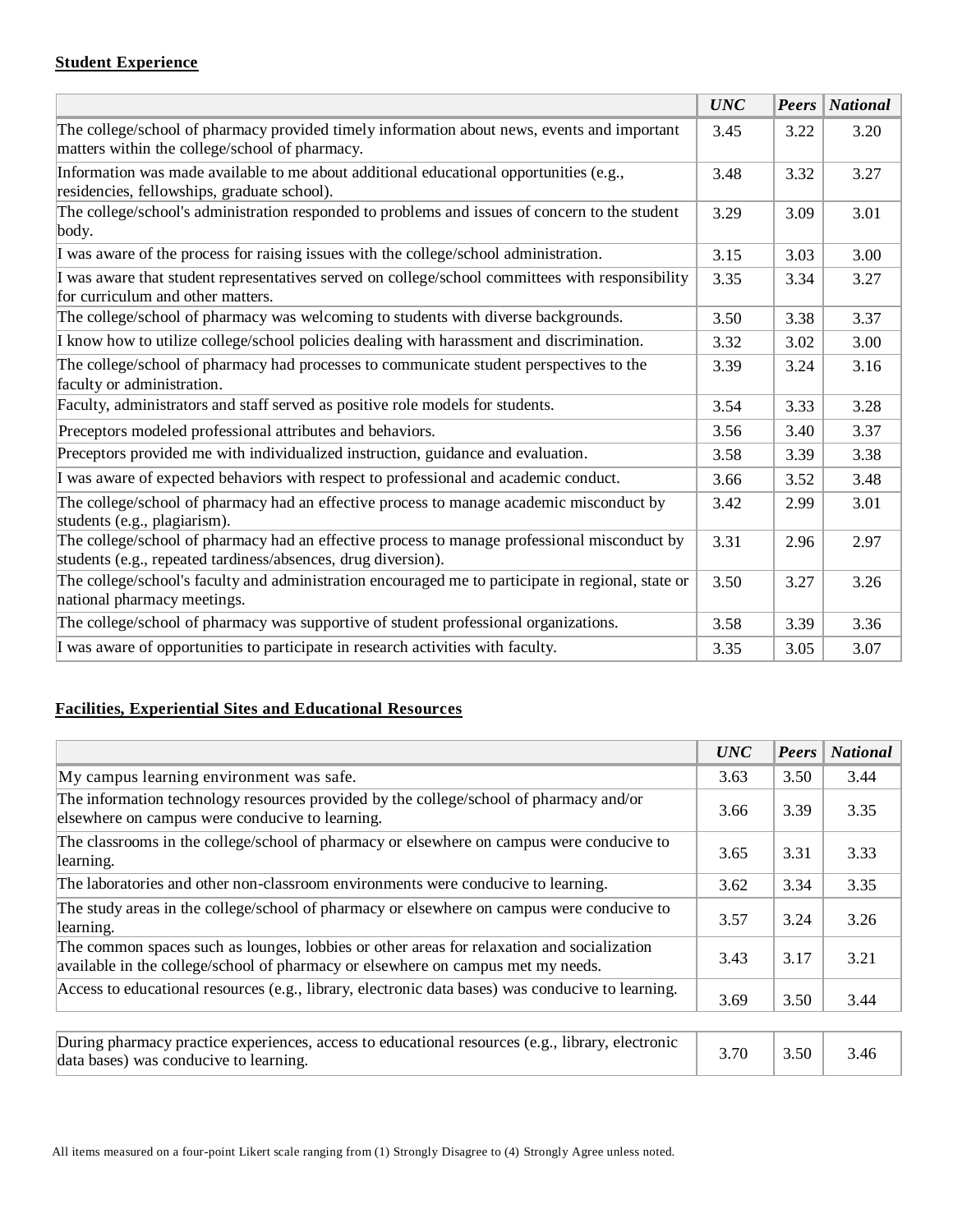## **Overall Impressions**

|                                                                                                          | <i>UNC</i> |      | <b>Peers</b>   National |
|----------------------------------------------------------------------------------------------------------|------------|------|-------------------------|
| I am prepared to enter pharmacy practice.                                                                | 3.50       | 3.36 | 3.31                    |
| If I were starting my college career over again I would choose to study pharmacy.                        | 3.37       | 3.02 | 3.07                    |
| If I were starting my pharmacy program over again I would choose the same<br>college/school of pharmacy. | 3.65       | 3.26 | 3.09                    |

# **Demographic Information**

| Gender                | <i>UNC</i> | Peers | <b>National</b> |
|-----------------------|------------|-------|-----------------|
| Male                  | 37.1%      | 33.9% | 36.2%           |
| Female                | 61.0%      | 65.0% | 62.5%           |
| Prefer not to respond | 1.9%       | 1.1%  | 1.2%            |

| Age                   | <i>UNC</i> | Peers   | <b>National</b> |
|-----------------------|------------|---------|-----------------|
| $\leq$ 25             | 34.6%      | 37.6%   | 44.9%           |
| $26 - 30$             | 48.4%      | 50.9%   | 40.8%           |
| $31 - 35$             | 10.1%      | $6.7\%$ | 8.6%            |
| 36-40                 | 3.8%       | 2.3%    | 2.8%            |
| $41 - 45$             | 1.3%       | $0.7\%$ | 1.1%            |
| $46 - 50$             | $0.0\%$    | $0.7\%$ | 0.3%            |
| >51                   | $0.0\%$    | 0.1%    | 0.2%            |
| Prefer not to respond | 1.9%       | 1.1%    | 1.2%            |

| Which of the following choice(s) describes the primary area of your<br>paid outside work experiences while in the college/school? | <i>UNC</i> | Peers   | <b>National</b> |
|-----------------------------------------------------------------------------------------------------------------------------------|------------|---------|-----------------|
| Community pharmacy                                                                                                                | 52.2%      | 68.5%   | 69.4%           |
| Institutional pharmacy                                                                                                            | 22.6%      | 21.8%   | 18.0%           |
| Other pharmacy related                                                                                                            | 15.7%      | 13.4%   | 7.6%            |
| Non-pharmacy related                                                                                                              | 5.0%       | 7.3%    | 6.2%            |
| I did not work                                                                                                                    | 20.1%      | $9.1\%$ | 13.5%           |

Students were allowed to select multiple responses

| If you had paid employment please indicate the approximate number<br>of hours you worked per week. | <i>UNC</i> | Peers   | <b>National</b> |
|----------------------------------------------------------------------------------------------------|------------|---------|-----------------|
| Less than 10 hours                                                                                 | 47.2%      | 33.1%   | 34.3%           |
| $10$ to less than 14 hours                                                                         | 33.9%      | 33.2%   | 30.4%           |
| $15$ to less than 19 hours                                                                         | 11.0%      | 20.1%   | 19.0%           |
| $ 20 \text{ to less than } 29 \text{ hours} $                                                      | 4.7%       | 8.1%    | 9.8%            |
| $ 30 \text{ or more hours} $                                                                       | 2.4%       | 3.3%    | 4.2%            |
| No answer                                                                                          | $0.8\%$    | $2.1\%$ | 2.3%            |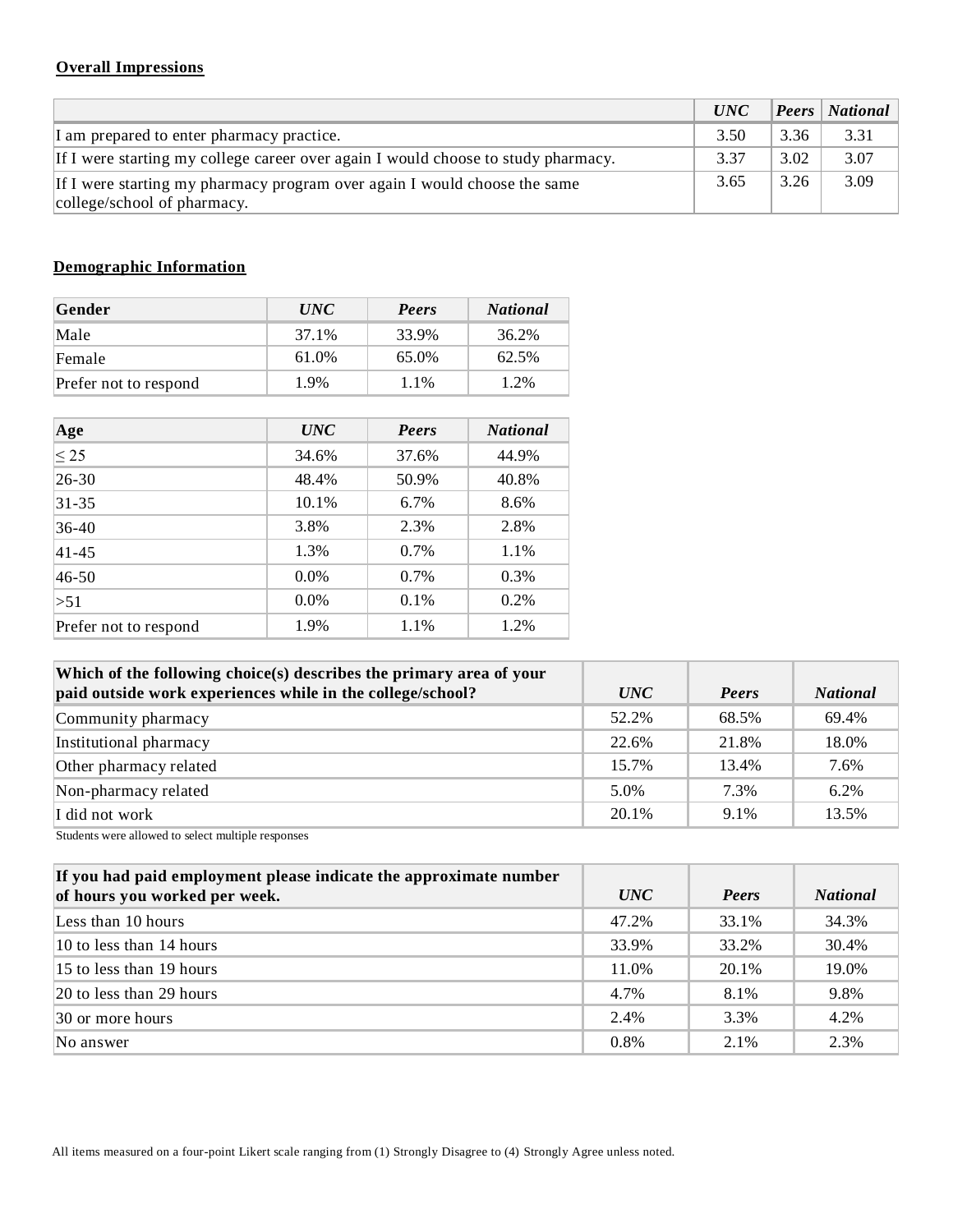| Please indicate any college degrees you had earned prior to entering the | <i>UNC</i> | Peers   | <b>National</b> |
|--------------------------------------------------------------------------|------------|---------|-----------------|
| Doctor of Pharmacy program.                                              |            |         |                 |
| Did not have a degree prior to entering program                          | 19.5%      | 18.8%   | 37.5%           |
| Associate's                                                              | 3.1%       | 15.3%   | 10.2%           |
| B.S., B.A. or Other Bachelor's                                           | 78.0%      | 68.3%   | 54.0%           |
| Master's                                                                 | 6.9%       | 2.6%    | 3.0%            |
| <b>JD</b> or Other Law                                                   | $0.0\%$    | $0.1\%$ | $0.1\%$         |
| Ph.D.                                                                    | $0.0\%$    | 0.2%    | $0.2\%$         |
| M.D., D.D.S. or other Professional Doctorate                             | $0.0\%$    | $0.1\%$ | $0.2\%$         |
| Other Doctorate                                                          | $0.0\%$    | $0.1\%$ | $0.1\%$         |

Students were allowed to select multiple responses

| Have you borrowed money to help pay for your college expenses in the<br>PharmD degree program? | <i>UNC</i> | Peers | <b>National</b> |
|------------------------------------------------------------------------------------------------|------------|-------|-----------------|
| 'Yes                                                                                           | 82.4%      | 84.4% | 86.0%           |
| $\overline{\text{No}}$                                                                         | 17.6%      | 15.6% | 14.0%           |

## **Required Interprofessional Education**

| What required curricular activities (didactic or experiential) did you<br>participate in where you had the opportunity to learn with other health<br>professions students? | <b>UNC</b> | Peers | <b>National</b> |
|----------------------------------------------------------------------------------------------------------------------------------------------------------------------------|------------|-------|-----------------|
| Lectures                                                                                                                                                                   | 59.7%      | 56.7% | 64.9%           |
| Patient-centered case problems                                                                                                                                             | 53.5%      | 63.6% | 72.5%           |
| Clinical simulations                                                                                                                                                       | 45.3%      | 61.6% | 62.5%           |
| Active engagement with patients                                                                                                                                            | 52.2%      | 53.5% | 54.7%           |
| Community projects, service learning                                                                                                                                       | 34.0%      | 45.5% | 50.4%           |
| Team skills training                                                                                                                                                       | 31.4%      | 45.0% | 46.1%           |
| Online coursework                                                                                                                                                          | 36.5%      | 30.7% | 35.3%           |
| Clinical Labs                                                                                                                                                              | 44.0%      | 33.1% | 39.9%           |
| <b>IPPE</b>                                                                                                                                                                | 76.1%      | 61.3% | 69.1%           |
| <b>APPE</b>                                                                                                                                                                | 91.2%      | 86.9% | 88.6%           |
| Research or Capstone projects                                                                                                                                              | 13.8%      | 16.8% | 23.0%           |
| Other                                                                                                                                                                      | $0.6\%$    | 2.2%  | 1.5%            |
| Did not participate in any required interprofessional education activities                                                                                                 | 6.3%       | 1.7%  | 1.2%            |

Students were allowed to select multiple responses